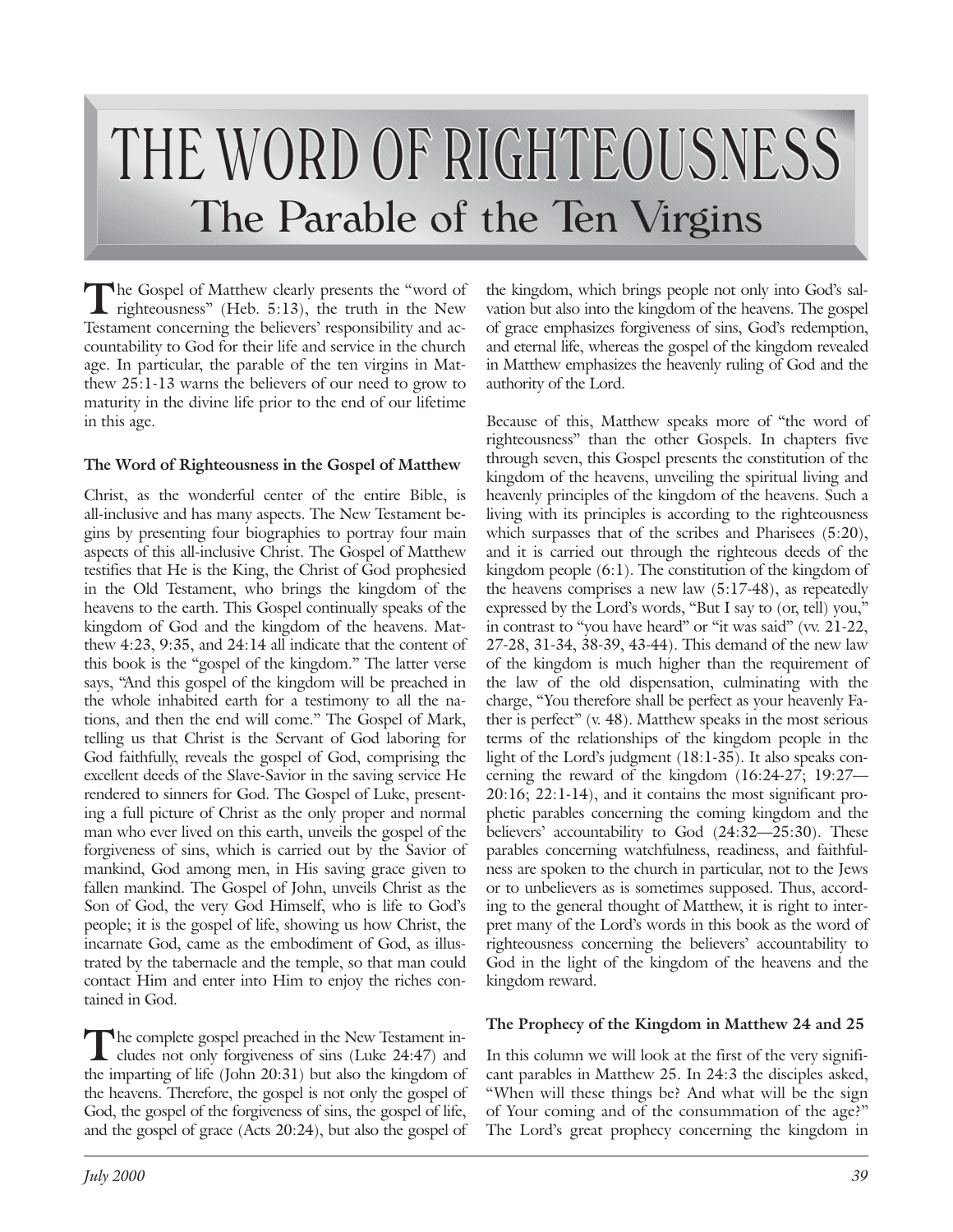Matthew 24 and 25 is His answer to His disciples' question. It is of paramount importance that the Lord's great prophecy in this passage be rightly divided and cut straight. Otherwise, the crucial word to the believers in the church age, in 24:32—25:30, could be wrongly relegated either to the Jews or to the nations. The Lord's answer to His disciples has three sections. The first section in 24:4-31 concerns the Jews, the chosen ones, and should be interpreted literally. This prophecy includes matters and events from Christ's ascension to the time of the great tribulation, which will be the consummation, the end, of this age, and it also speaks concerning Christ's coming to the earth and the gathering of Israel. That this section concerns the Jews is indicated by references to "the chosen" and "His chosen" (vv. 22, 24, 31), to Judea (v. 16), to the Sabbath (v. 20), and to the tribes of the land (v. 30).

The second section of the Lord's great prophecy, in 24:32—25:30, concerns the church and should be interpreted spiritually. This is mainly indicated by the fact that this section is spoken in parables. The Lord said that He spoke in parables to His disciples because it was given to them, not to those in Judaism, to know the mysteries of the kingdom of the heavens (13:11-13). In the Lord's speaking to the Jews in 24:20, for example, *winter* is the actual winter, but in His speaking to the church in verse 32, *summer* is a symbol signifying the time of restoration. It is important to see that this section of prophecy was spoken to the disciples as New Testament believers, not to the Jews. Concerning the disciples' dual status as Jews and believers in the New Testament, Witness Lee writes,

The disciples, the audience for the Lord's word here, had a twofold status, one as representatives of the remnant of the Jews and the other as the New Testament believers, who constitute the church. In the section of the Lord's word that concerns the Jews (vv. 4-31), the disciples represent the remnant of the Jews, whereas in the section that concerns the church (24:32—25:30), they represent the New Testament believers. In the four Gospels, in matters regarding outward circumstances, the Lord treated His disciples as Jews, but in matters concerning spirit and life, He considered them New Testament believers. (Recovery Version, Matt. 24:20, note 2)

The third section of the Lord's speaking, in 25:31-46, concerns the Gentiles, the nations, as indicated especially by verse 32, and also should be interpreted as referring to the literal events of a particular judgment. Of the nations who are alive during the great tribulation, the "sheep" will inherit the kingdom prepared from the foundation of the world; that is, they will be transferred into the millennium to be the people living under the kingly ruling of Christ and the overcoming believers and under the priestly ministry of the saved Jews. This is not equivalent to eternal

salvation in the divine life. The "goats," on the other hand, will be cursed and sent into the eternal fire prepared for the devil and his angels. Both categories, the sheep and the goats, will be judged based on their care for the believers under the persecution of the Antichrist, not by their response to the saving work of Christ. This clearly indicates that they are neither Jews nor New Testament believers. (Concerning the judgment of the unbelievers who are alive at the Lord's coming, see "The Judgment Seat of Christ," *Affirmation & Critique,* IV.3, July 1999, pp. 54-56.) This clear division of the great prophecy of the kingdom in Matthew 24 and 25 into portions concerning the Jews, the church, and the nations is crucial for our understanding of the parable of the ten virgins. This parable is the word of righteousness, a sober warning given specifically to the believers in the church age.

# **The Ten Virgins Signifying Believers in the Church Age**

The parable of the ten virgins in Matthew 25:1-13 concerns the watchfulness of the believers related to the Lord's second coming. We will examine this parable in particular because it is a direct extension of the subject covered in the previous column of "The Word of Righteousness." (See "The Believers' Passage through Death," *Affirmation & Critique,* V.2, April 2000, pp. 101-114.) It is a parable of the believers' need to grow in the divine life prior to their passage through death into a time and place of rest, where they await the coming of the Lord as the Bridegroom to claim His bride and enjoy the wedding feast with His mature, ready, and faithful ones. This parable begins, "At that time the kingdom of the heavens will be likened to ten virgins, who took their lamps and went forth to meet the bridegroom" (v. 1). *At that time* refers to the Lord's word in 24:32-44. Verses 36-37 say, "But concerning that day and hour, no one knows, not even the angels of the heavens nor the Son, but the Father only. For just as the days of Noah were, so will the coming of the Son of Man be." The Lord continues in verse 40 with, "At that time...." Clearly then, *at that time,* both in verse 40 and 25:1, refers to the day and the hour of the coming of the Son of Man. Moreover, the repetition of this phrase ties the parables concerning watching and being ready in chapter twenty-four with the parables of watchfulness and faithfulness in chapter twenty-five into a single group.

The designation *virgins* further indicates that the parable in verses 1-13 is a parable for the believers. Virgins signify believers viewed from the aspect of life rather than service. Believers, who are the kingdom people, are like chaste virgins. Being a virgin is not a matter of what we do or are able to do; it is absolutely a matter of what we are. Believers, as virgins, are foreshadowed in the Old Testament. Jeremiah 31:3-4 says, "Jehovah appeared to me from afar, saying, / Indeed I have loved you with an eternal love, / Therefore I have drawn you with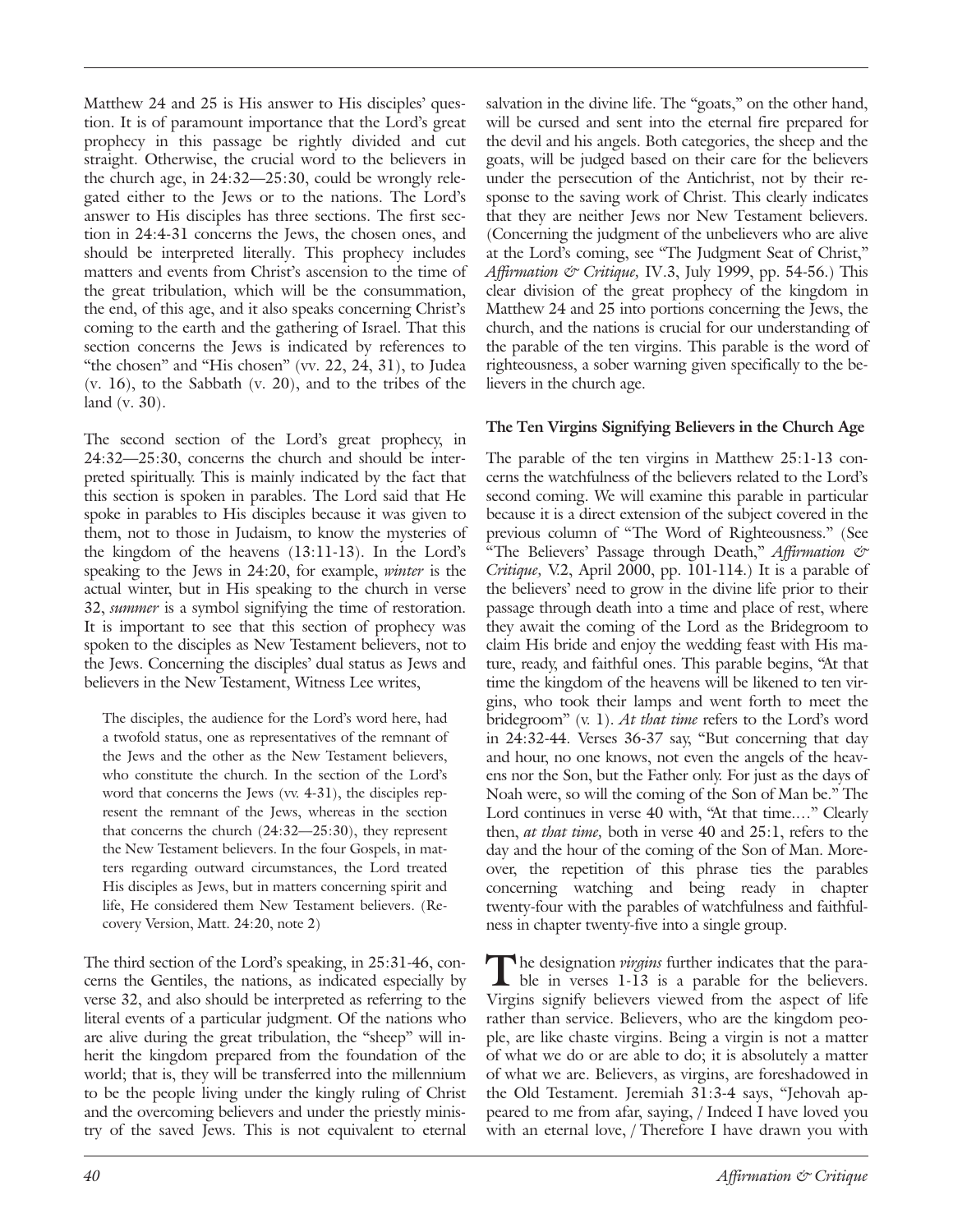lovingkindness. / I will build you again, and you will be built, / O virgin of Israel." Israel, as a virgin to the Lord, is the object of His eternal love. In the present age, however, the believers, as the true seed of Abraham according to faith, are built to become the church, the fulfillment of the bride, as typified by Israel. In Psalm 45:13-14 virgins are pictured as the companions to the King's daughter, another type of the church as the bride of Christ: "The King's daughter is all glorious within the royal abode; / Her garment is a woven work inwrought with gold. / She will be led to the King in embroidered clothing; / The virgins behind her, her companions, / Will be brought to You." In the New Testament, *virgin*  $(\pi \alpha \beta \epsilon \nu \alpha \varsigma)$  is used only in its literal sense and as a metaphor in general for the believers and in particular for the chaste, living overcomers raptured to the heavens prior to the great tribulation (Rev. 14:4). In 2 Corinthians 11:2 Paul said, "For I am jealous over you with a jealousy of God; for I betrothed you to one husband to present you as a pure virgin to Christ." Paul betrothed the New Testament believers to be the bride for the Bridegroom, the wife of the Lamb (John 3:29;

Rev. 19:7).

E<sup>xpositors of Matthew 25</sup> virgins here are the companions of the bride and not, strictly speaking, the bride herself. This may seem to cast doubt on who these virgins represent, but a simple understanding removes all doubt. In the oriental custom of marriage in the ancient times, the

bridegroom left his house at a certain time and day and proceeded festively through the streets with his companions to the house of the bride, who was waited upon by her bridesmaids. It is these bridesmaids that the parable of the virgins seems to denote. This historical allusion does not, however, compromise the proper interpretation of the virgins as believers in the church. Alford does well to resolve this nuance. Referring to the parable of the wedding feast in Matthew 22:1-14 and to that of the virgins in chapter twenty-five, he says, "In both the wedding parables (see ch. xxii.) the *bride* does not appear—for she, being the Church, is in fact the aggregate of the guests in the one case, and of the companions in the other" (248). Lange follows similarly:

The *virgins* are not merely companions of the bride, but representatives of the bride, the Church.…The Church, in her aggregate and ideal unity, is the bride; the members of the Church, as individually called, are guests; in their separation from the world, and expectation of the Lord's coming, they are His virgins. (437)

Lenski is very direct on this matter: "These ten virgins represent all the followers of Christ during all the ages" (963). We certainly expect that by *followers of Christ* Lenski means genuine followers, that is, true believers. It seems that the Lord chose virgins as a sign in order to emphasize the position and responsibility of the believers as individuals, rather than the bride herself, which would have emphasized the responsibility of the church corporately. That the virgins signify the believers in their individual responsibility before the Lord is also indicated by the division of the virgins into two groups of five. Five is composed of four plus one, signifying man the creature (Ezek. 1:5; Rev. 6:1) and God the Creator; man with God added to him bears responsibility. As we shall see, all the believers bear the responsibility of being filled with the Holy Spirit.

any readers have made the mistake of considering<br>the five foolieh virginals of the state of considering the five foolish virgins to be false Christians. However, all ten virgins signify genuine believers. Because some believers are foolish does not mean that they are false; one may be foolish and yet still be genuine. That the virgins

Virgins signify believers viewed from the aspect of life rather than service. Believers, who are the kingdom people, are like chaste virgins. Being a virgin is not a matter of what we do or are able to do; it is absolutely a matter of what we are.

represent the true believers throughout the church age is further denoted by the simple, direct words of the parable itself. Matthew 25:1 says that the virgins "went forth" to meet the bridegroom. Only true believers go forth to meet the Lord. The virgins do not linger or settle in any place; instead, they go out of the world. Alford says,

The interpretation is—these are souls come out from the world

into the Church, and there waiting for the coming of the Lord—not hypocrites, but *faithful souls, bearing their* lamps (τ. λ. *έαυτ*ων, cf. 1 Thess. iv. 4)—the inner spiritual life fed with the oil of God's Spirit. (249)

Darby sharply contrasts the virgins with the Jews, saying,

That which characterised the faithful at this period was that they came out from the world, from Judaism, from everything, even religion connected with the world, to go and meet the coming Lord. The Jewish remnant, on the contrary, wait for Him in the place where they are. (3:168-169)

Lockyer further distinguishes them from unbelievers professing to be Christians: "There are those who say that the five *foolish* virgins typify the lost, those whose hearts are destitute of divine grace, but 'virgin' is not an appropriate figure of speech of an unregenerate sinner" (239). He goes on to concur that those who revile and persecute the gospel are not good enough to be named even among the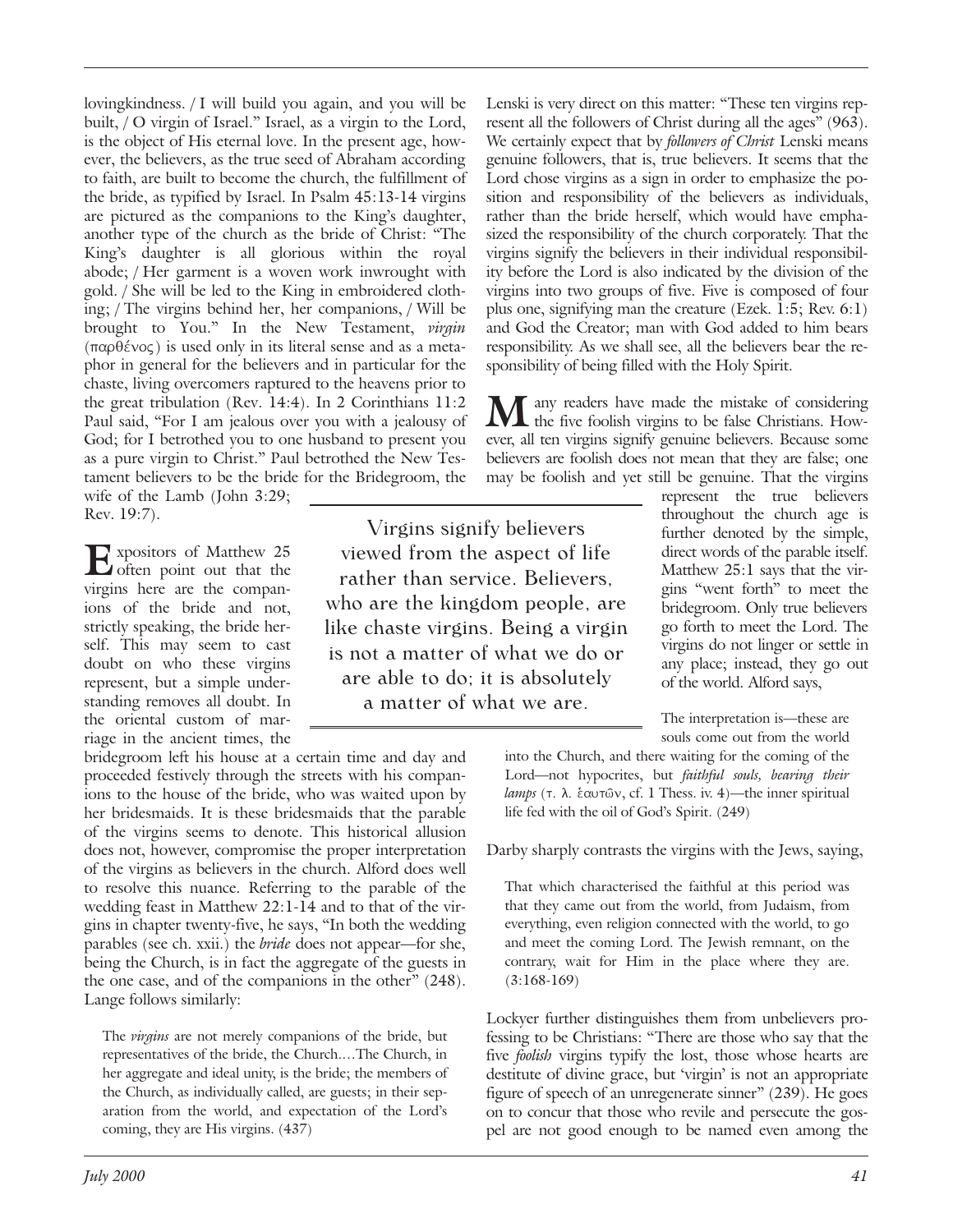foolish virgins. As we have seen, these virgins are the components of the aggregate symbol of the church, the bride, who takes Christ as her Bridegroom. Clearly, it is genuine believers alone who possess Christ in this most precious and intimate aspect. We the believers are the virgins who go out of the world, and Christ is the Bridegroom who returns to the earth to claim His bride; while we are going, He is coming. Moreover, all ten virgins have lamps that, at least at first, are lit and burning. Says Alford,

All views of this parable which represent the foolish virgins as having only a *dead faith,* only the lamp without the light, the body without the spirit, &c., are *quite beside the purpose;*—the lamps (see ver. 8) were *all burning* at first, and for a certain time. (249)

As we shall see, this indicates that all ten are regenerated in their human spirit by the indwelling Spirit of God.

#### **God's Economy to Dispense Himself into Man, a Tripartite Being**

The intrinsic, underlying significance of the parable of the virgins is that God has an eternal economy to dispense Himself in His Divine Trinity into man, whom He created a tripartite being as His vessel. Matthew 25:1-4 says,

At that time the kingdom of the heavens will be likened to ten virgins, who took their lamps and went forth to meet the bridegroom. And five of them were foolish and five were prudent. For the foolish, when they took their lamps, did not take oil with them; but the prudent took oil in their vessels with their lamps.

The central figures of this passage are lamps, vessels, and oil. Oil signifies the Holy Spirit who fills our spirit and eventually our whole inward being. Isaiah 61:1 is the prophetic word of Christ, the Anointed of Jehovah. It begins, "The Spirit of the Lord Jehovah is upon Me, / Because Jehovah has anointed Me." This word, repeated in Luke 4:18, is fulfilled in Matthew 3:16 and Luke 3:22, in which the Holy Spirit descended in bodily form as a dove upon Christ. Hebrews 1:9, quoting Psalm 45:7, says that God anointed Christ with the "oil of exultant joy." The oil in Hebrews 1 and Psalm 45 is the Spirit in Isaiah 61, Matthew 3, and Luke 3. Oil as a type of the Spirit is best portrayed in Leviticus 2, concerning the meal offering. Verse 4 says, "And when you present an offering of a meal offering baked in the oven, it shall be of fine flour, unleavened cakes mingled with oil or unleavened wafers anointed with oil." Concerning the oil, Darby says,

The cake was made mingled with oil, just as the human nature of Christ had its being and character, its taste, from the Holy Ghost, of which oil is ever and the known symbol.…The cakes were to be anointed with oil; and it is written how God anointed Jesus of Nazareth with the Holy Ghost and with power. (1:157-158)

Mackintosh speaks in great detail and with much enlightenment concerning the type of the meal offering. Concerning the oil he says,

The "oil," in the meat-offering, is a type of the Holy Ghost. But inasmuch as the oil is applied in a twofold way, so we have the Holy Ghost presented in a double aspect, in *connection* with the *incarnation* of the Son. The fine flour was *"mingled"* with oil, and there was oil *"poured"* upon it. Such was the type; and in the Antitype, we see the blessed Lord Jesus Christ first *"conceived,"* and then *"anointed,"* by the Holy Ghost. (294)

God created man out of the dust of the ground, He set him ust as oil is "ever and the known symbol" of the Spirit, *lamps* and *vessels* signify the man created by God. After in the garden before the fruit-bearing trees—the tree of life in particular. God gave this man no charge except to properly care for his eating (Gen. 2:7-9, 16-17). The tree of life signifies God in Christ as the Spirit to be life to man; it is the Triune God—the Father in the Son, and the Son as the Spirit. That man was to eat the tree of life signifies that he should receive God Himself into him to be his life and life supply. Thus, the beginning of the Scriptures presents the crucial revelation of God as life to man and man as a vessel, a container, for God. The Gospel of John tells us that "in Him was life," that He came that we may have life, and that by believing into Him we receive eternal life (1:4; 10:10; 3:15-16, 36); that is, we receive Christ Himself who is our life (Col. 3:4).

Concerning the apostle Paul, the Lord told Ananias, "Go, for this man is a chosen vessel to Me, to bear My name before both the Gentiles and kings and the sons of Israel" (Acts 9:15). Paul spoke very clearly concerning man as a vessel for God in Romans 9:21-23, which says,

Or does not the potter have authority over the clay to make out of the same lump one vessel unto honor and another unto dishonor? And what if God, wishing to demonstrate His wrath and make His power known, endured with much long-suffering vessels of wrath fitted for destruction, in order that He might make known the riches of His glory upon vessels of mercy, which He had before prepared unto glory.

In 2 Corinthians 4:7 Paul says, "But we have this treasure in earthen vessels." The Christ of glory is the priceless treasure in the frail vessels of humanity. In 2 Timothy 2:20 and 21, Paul further affirms and reiterates this concept:

But in a great house there are not only gold and silver vessels but also wooden and earthen; and some are unto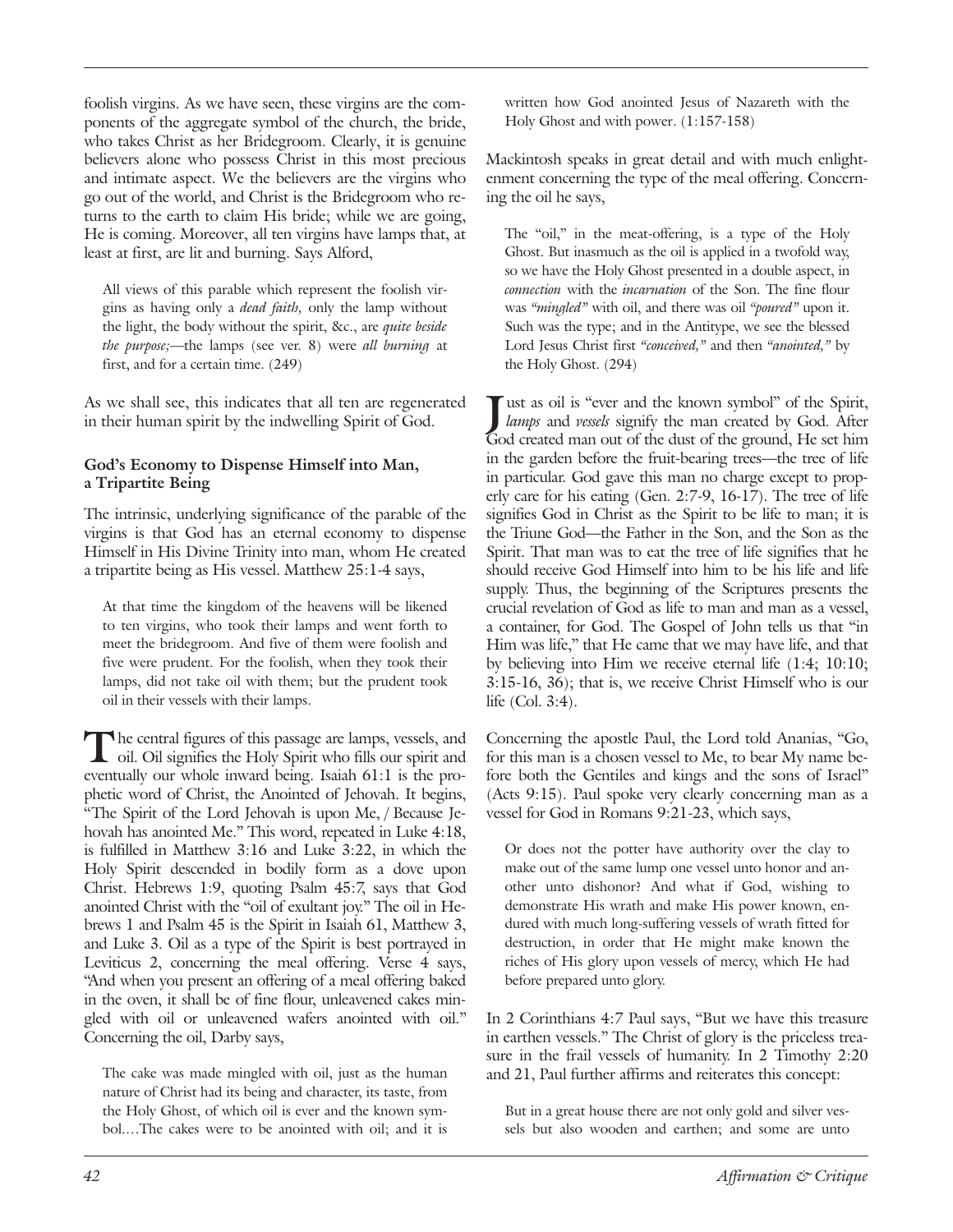honor, and some unto dishonor. If therefore anyone cleanses himself from these, he will be a vessel unto honor, sanctified, useful to the master, prepared unto every good work.

Man is a vessel, whether a "gold" or "silver" vessel of mercy unto honor and glory or a "wooden" and "earthen" vessel of dishonor and wrath. That man as a vessel is a container for God as life is a crucial revelation in the Scriptures. Moreover, the Scriptures reveal that man, as a vessel for God, is tripartite. First Thessalonians 5:23 says, "And the God of peace Himself sanctify you wholly, and may your spirit and soul and body be preserved complete, without blame, at the coming of our Lord Jesus Christ." This word strongly indicates that man is of three parts: spirit, soul, and body.

The spirit (Zech. 12:1; Job 32:8) as our inmost part is our inner organ, possessing God-consciousness; it is the spiritual organ with which we contact God. It is in our spirit that we are regenerated, and it is in our spirit that the

Holy Spirit dwells and works (John 3:6; Rom. 8:16). Moreover, it is in our spirit that we enjoy Christ and His grace, and Christ and the Spirit are with the believers in their regenerated human spirit (2 Tim. 4:22; Gal. 6:18). The spirit is different from the heart, soul, mind, emotion, will, and natural life. John 4:24 says that we worship God, who is Spirit, in our human spirit, and Romans 1:9 says that Paul served God in his regenerated

spirit by the indwelling Christ, the life-giving Spirit, not in his soul by the power and ability of the soul.

The soul, on the other hand, is our very self; *soul,* or *soul-life* (ψυχή) in Matthew 16:26 is *himself* (ξαυτον) in Luke 9:25. The soul is a medium between our spirit and our body, possessing self-consciousness, that we may have our personality. Our being, our personality, is in our soul.

With the spirit we know God and our relation to Him and our relation morally to every created object. With our soul powers—the intellect, sensibilities (affections, emotions) and will—we are able to deal with the intuitions of the spirit, the claims of these various soul faculties and the record of the bodily senses. (McDonough 16-17)

Lastly, the body as our external part is the outer organ, possessing world-consciousness, that we may contact the material world. Hebrews 4:12 also speaks of the difference between the spirit and the soul. This verse says, "For the word of God is living and operative and sharper than any

*July 2000 43*

two-edged sword, and piercing even to the dividing of soul and spirit and of joints and marrow, and able to discern the thoughts and intentions of the heart." Luke 1:46-47 and 1 Corinthians 14:14-15 also contrast the spirit with the mind, the leading part of the soul.

Now we may apply the scriptural truth of man as a tri-<br>partite being to the parable of the virgins. This parable speaks firstly of the virgins' lamps. Proverbs 20:27 says, "The spirit of man is the lamp of Jehovah, / Searching all the innermost parts of the inner being." *Lamps* signify the spirit of the believers, which contains the Spirit of God as the oil. The believers shine forth the light of the Spirit of God from within their spirit. Thus, they become the light of the world and shine as a lamp in the darkness of this age (Matt.  $5:14-16$ ; Phil.  $2:15-16$ ), bearing the testimony of the Lord for the glorification of God. Through regeneration, God as life first indwells man in his spirit (John 3:5-6). From there, He desires to dispense Himself and spread into every part of man, especially his soul, signified in Matthew 25 by the vessels.

After we have received the divine life, we must grow in the divine life with regeneration as the base. Therefore, God's organic salvation continues with the renewing of our mind, which is the leading part of our soul.

#### **The Process of Taking Oil in Our Vessels with Our Lamps**

The central issue of the parable of the virgins is whether or not the virgins "took oil in their vessels with their lamps" (Matt. 25:4). As we have seen, *lamps* signify our human spirit, which is regenerated by the Spirit of God, while *vessels* primarily refers to man's soul, the center of

his personality. This indicates that the prudent believers allow Christ to spread Himself as the life-giving Spirit from their spirit into their soul to saturate and transform their soul (Rom. 12:2; 2 Cor. 3:18). This spreading of the Spirit in our inward being is a lifelong process, involving the organic salvation of God. The first step in God's organic salvation is regeneration, in which the Spirit enters into our human spirit. In this way we are born of God and have, in addition to our natural life, the divine, eternal life of God to be the basis and means of our spiritual life and living (Titus  $3:5$ ; John 1:13;  $3:3$ , 6). This is signified by oil in the lamps. All believers in the New Testament age have received "oil" in their "lamps."

After we have received the divine life, however, we must not remain in the stage of regeneration. We must grow in the divine life with regeneration as the base. Therefore, God's organic salvation continues with the renewing of our mind, which is the leading part of our soul. The renewing of the mind is the spreading of the Spirit into our mind. God renews us that we may become His divine,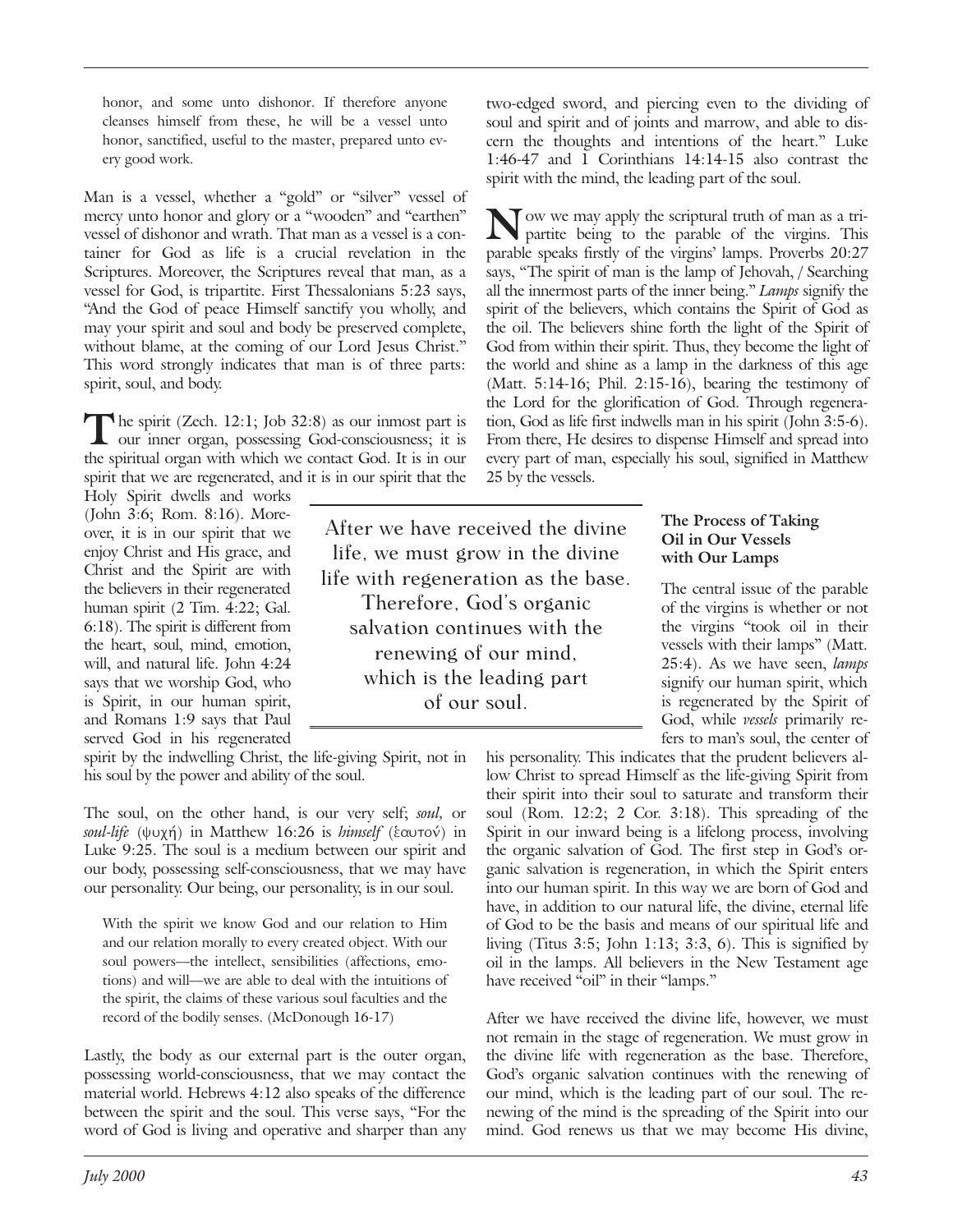new creation in practicality. Romans 12:2 tells us, "And do not be fashioned according to this age, but be transformed by the renewing of the mind."

The renewing of the mind…is the base for the transformation of our soul. Our mind is the leading part of our soul, and as it is renewed, our will and emotion automatically follow to be renewed also. To be renewed means that a new element is wrought into our being. This produces an inward metabolic transformation. (Recovery Version, Rom. 12:2, note 4)

Similarly, Ephesians 4:23 says, "Be renewed in the spirit of your mind." The spirit of our mind involves the regenerated spirit of the believers, which is mingled with the indwelling Spirit of God. As this mingled spirit spreads into our mind, it becomes the spirit of our mind.

In addition to renewing our mind, God also sanctifies us subjectively that we may have His holy nature. This subjective sanctification is in addition to the judicial, positional sanctification accomplished through the redeeming blood of Christ, as mentioned in Hebrews 13:12. It is organic and dispositional, and is carried out by the Holy Spirit, as spoken of in Romans 15:16, 6:19, and 22. As we are established in God's organic salvation, the element of Christ's resurrection life sanctifies us in our disposition so that our natural disposition, which is crooked, perverted, and full of peculiarities, is sanctified by God's holy and divine nature, of which we have been made partakers (2 Pet. 1:4). Eventually, this dispositional sanctification spreads from our spirit to our soul and eventually into our body, so that our entire being is wholly sanctified (1 Thes. 5:23).

Through the processes of God's organic salvation we are also transformed to have the divine image. Second Corinthians 3:18 says, "But we all with unveiled face, beholding and reflecting like a mirror the glory of the Lord, are being transformed into the same image from glory to glory, even as from the Lord Spirit." Such a transformation is not through outward correction or adjustment but through the operation of the life of God in us by the addition of the element of the divine life of Christ into our entire being, causing us to have His life shape by His life power with His life essence. Such a transformation is carried out by the Lord Spirit, on the one hand, and by our having an unveiled face, on the other hand, by which we behold and reflect the Lord like a mirror to express Him. It is also carried out by our living and walking by the Spirit and walking according to the mingled spirit (Gal. 5:16, 25; Rom. 8:4) that the divine life of Christ may have the way to regulate us and transform us into the image of the Lord in glory.

Such a full participation in God's economy to gain the ma-

turity in the divine life requires that we pay a price in our pursuit of the Lord. This is indicated in Matthew 25:9 by the phrase *go rather to those who sell, and buy for yourselves.* Having the filling of the Holy Spirit is at a cost, such as giving up the world, dealing with self, loving the Lord above all, and counting all things loss for Christ.

By the process of God's organic salvation, we are shaped and conformed to the image of Christ, the firstborn Son of God (Rom. 8:29), so that we manifest God in life, in nature, in inward thinking, and in outward expression. It is at the culmination of this process that not only our lamp (our regenerated human spirit) but our entire vessel—our soul, comprising our mind, emotion, and will—is filled, saturated, and permeated with the divine, renewing, sanctifying, transforming, and conforming Spirit as the oil. This is the process of Christ making His home in our heart, resulting in the increase and fullness of the unlimited Christ (Eph. 3:17; 1:23; John 3:30). It is when we are thus matured in the divine life that we arrive at a full-grown man, at the measure of the stature of the fullness of Christ to participate in God's divinity in full (Eph. 4:13). It is at this point that we become a corporate meal offering to the Lord, the fine flour of divinely enriched humanity fully mingled with the oil of the divine Spirit. It is then also that we, the virgins, can go forth to meet the Lord in His coming to be His worthy counterpart for an eternal marriage. Thus, by their experience of God's organic salvation, the prudent virgins are prepared with the extra portion of oil in their vessels before the end of their life, and it is they who will enter into the wedding feast with the Bridegroom at His glorious coming.

# **The Believers' Passage through Death**

Matthew 25:5 says, "And while the bridegroom delayed, they all became drowsy and slept." Expositors of the parable of the virgins have interpreted drowsiness and sleep in several ways. One common school of thought is that these states indicate a forgetfulness, neglect, and certain falling away from grace on the part of all the virgins, the foolish irretrievably so, the wise to a lesser extent. In this regard, Matthew Henry says,

Too many good Christians, when they have been long in profession, grow remiss in their preparations for Christ's second coming; they intermit their care, abate their zeal, their graces are not lively, nor their works found perfect before God; and though all *love* be not lost, yet the *first* love is left. (369)

It is surprising that this interpretation is so quickly accepted by many. Lenski aptly voices dissatisfaction with this line of thought:

The fathers interpreted the sleep as death, which is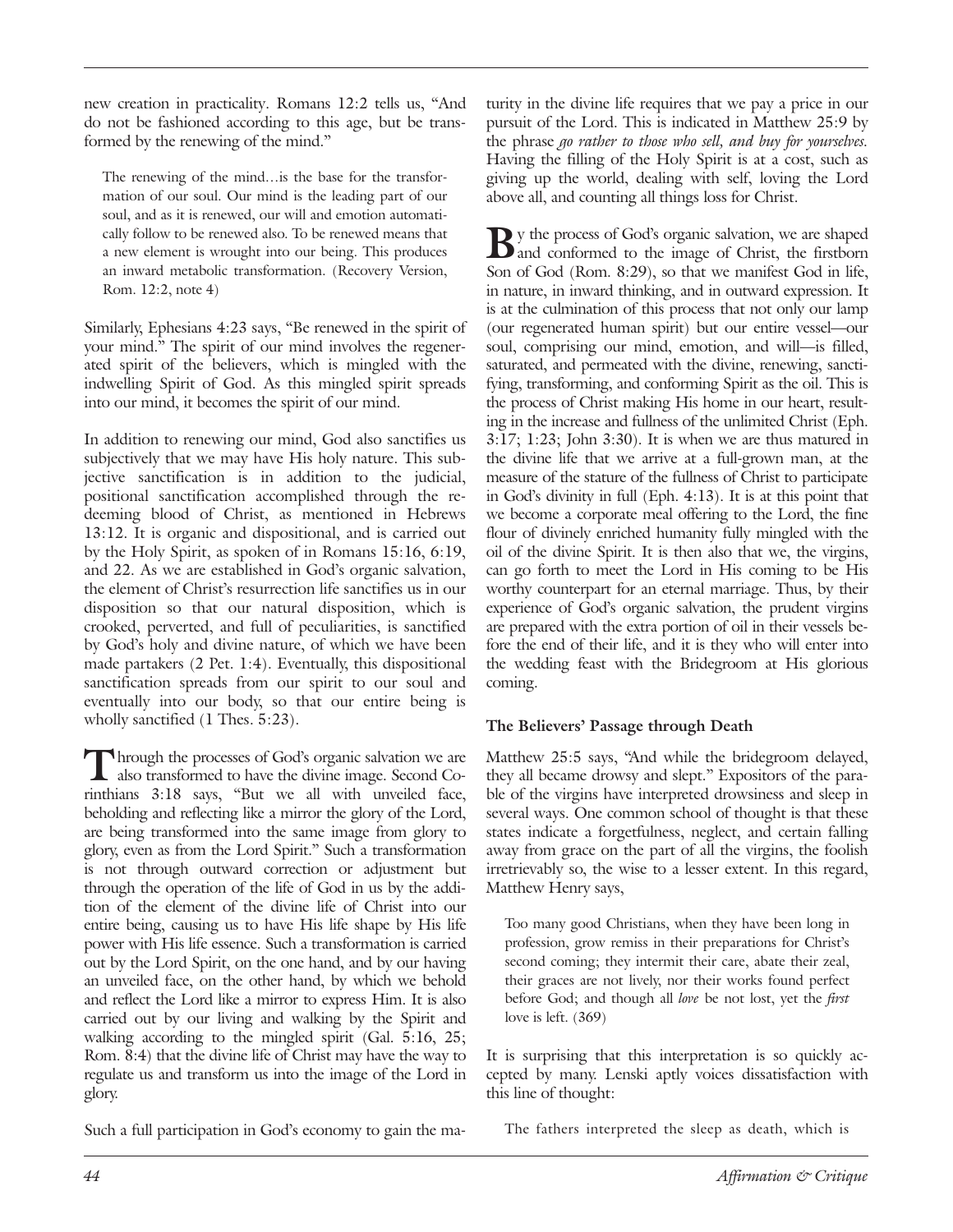unavoidable because of the Lord's delay. This is far better than the interpretation that even the godly become negligent and careless while looking for the Lord's coming. Such an interpretation would allow Jesus to condone a certain degree of carelessness in true believers; but this is contrary to all his instructions and warnings which call on us *never* to be unprepared. (965)

As Lenski points out, the ancients generally understood the virgins' sleep to be death. It is more consistent with the New Testament to say that *drowsy* signifies becoming sick, and *sleep* signifies death. In 1 Corinthians 11:30 Paul said, "Because of this many among you are weak and sick, and a number sleep." Under the Lord's discipline, some of the unruly Corinthians were first weak physically, then sick, and then they died. As we demonstrated in the previous installment of this column, those who are in the Lord do not perish upon death. Rather, they "sleep the sleep of death" (Psa. 13:3). Jesus said of the daughter of the ruler of the synagogue, "The girl has not died but is sleeping" (Matt. 9:24); concerning Laza-

rus He said, "Our friend Lazarus has fallen asleep" (John 11:11); and Paul told the Thessalonians that God would bring with Him "those who have fallen asleep through Jesus" (1 Thes. 4:14). Upon passing from this world, the believers go to Paradise, the pleasant part of Hades, to rest in the bosom of Abraham and await the Lord's return (Luke 23:43; 16:22).

The main objection raised to this latter, more consistent interpretation of sleep is that it implies that all believers will die prior to the Lord's coming. This incorrect implication derives from the interpretation of the number ten, the number of the virgins. Many expositors point out that ten signifies a complete unit, a whole contingency. The Ten Commandments, for example, express God's demand in full, and history tells us that wherever there were ten Jews a synagogue could be built. If ten virgins represent all the believers throughout church history, to interpret sleep as death certainly does not fit the machinery of this parable. The true significance of the number ten, however, is found by combining this parable with the Lord's charge for watchfulness and readiness in Matthew 24:40-41. As we have seen, the parables in the latter part of chapter twenty-four and the first two in chapter twenty-five form one group. Matthew 24:40-41 says, "At that time two men will be in the field; one is taken and one is left. Two women will be grinding at the mill; one is taken and one is left." The parable of the virgins follows shortly upon this word, beginning, "At that

Gaining maturity in the divine life requires that we pay a price in our pursuit of the Lord. Having the filling of the Holy Spirit is at a cost, such as giving up the world, dealing with self, loving the Lord above all, and counting all things loss for Christ.

time the kingdom of the heavens will be likened to ten virgins, who took their lamps and went forth to meet the bridegroom" (25:1). "At that time," that is, at the time of the coming of the Son of Man, two will be in the field or at the mill, and ten will have fallen asleep. The whole body of God's people, therefore, is signified by twelve, of which ten is the major part. Joseph's ten brothers, for example, were sent by Jacob into Egypt, while two, Joseph and Benjamin, remained apart (Gen. 42:3-4). Ten tribes rebelled against the house of David, while two tribes remained faithful (1 Kings 11:30-31). Two of the twelve apostles asked the Lord to seat them on His right and left hand, causing the other ten to become indignant (Matt. 20:24). At the time of the Lord's coming, the majority of the believers will have died. Only a small number, the remainder represented by the two men in the field or the two women grinding, will be alive. Therefore, the parable of the virgins in 25:1-13 is the completion of 24:40-41, showing the condition of all the believers "at that time," the time of the coming of the Son of Man.

> Matthew 25:6-7 continues, "But at midnight there was a cry, Behold, the bridegroom! Go forth to meet him! Then all those virgins arose and trimmed their own lamps." *Midnight* signifies the darkest time of this dark age, that is, the end of this age when the Lord returns. Some expositors have said that the end of each believer's life is signified here. This interpretation does not compromise the meaning of the

parable; as long as we account for the period of rest and waiting in Paradise between the believer's death and the time of his resurrection at the Lord's coming, the two events follow in succession. The cry at midnight corresponds with the voice of the archangel, and *arose* signifies the resurrection from the dead. This is the resurrection predicted in 1 Thessalonians 4:14-16, which says,

For if we believe that Jesus died and rose, so also those who have fallen asleep through Jesus, God will bring with Him. For this we say to you by the word of the Lord, that we who are living, who are left remaining unto the coming of the Lord, shall by no means precede those who have fallen asleep; because the Lord Himself, with a shout of command, with the voice of the archangel and with the trumpet of God, will descend from heaven, and the dead in Christ will rise first.

At the voice of the archangel, the virgins, those who have died throughout the course of this long age, will rise from the dead to meet the Lord.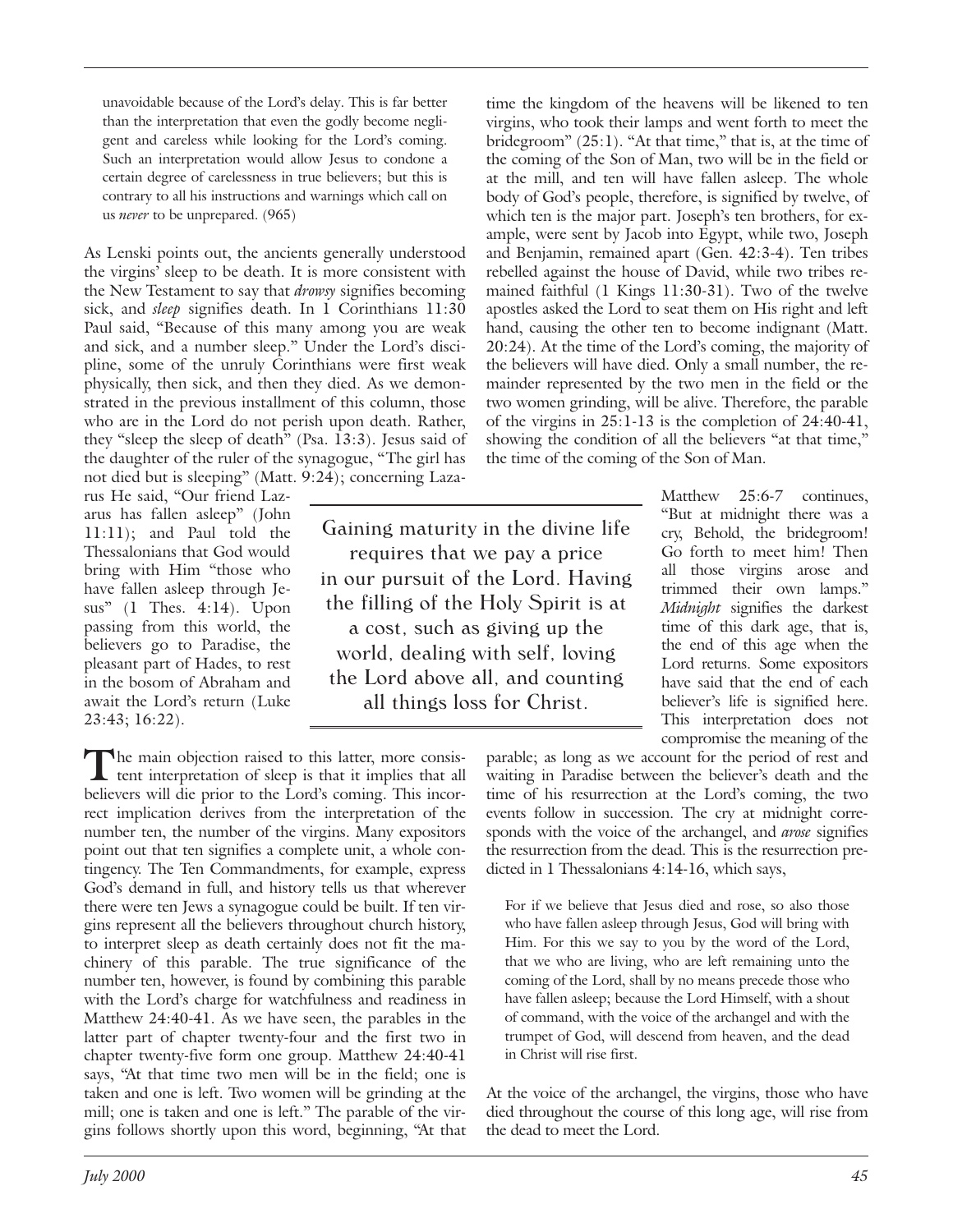#### **A Judgment after Resurrection Based on Our Growth in Life**

The process of God's organic salvation begins with our regeneration and continues throughout our entire lifetime. The Lord in His righteousness, however, demands that the inward work of His Spirit and our experience of His full salvation be completed in the course of our life in this age. Lenski says, "At the Parousia each of us will meet the Lord in the very condition in which we were when death removed us from this world. Foolish or wise, with or without oil, we shall appear when Jesus returns" (961-962). Thus, at the time of our passage into death, being removed from this world, the proper time allotted for our transformation will have come to a close. Then, after our resurrection, we will stand before the Lord with either a barely-lit lamp or with the extra portion of oil in our vessels with our lamps.

In Matthew 25:1 the virgins went forth to a meeting (ὑπάντησις) with the Lord, denoting a face-to-face meeting alone and in secret. In verse 6, however, the virgins are called to another kind of meeting  $(\hat{\alpha} \pi \hat{\alpha} \nu \tau \eta \sigma \iota \varsigma),$ an open meeting called according to plan and ceremony as the "official welcome of a newly arrived dignitary" (Vine 58). Throughout the course of a believer's life, he continually meets with the Lord inwardly to receive the addition of His divine life into his being for his transformation. Then, after his passage through death and subsequent resurrection, each believer will appear before the Lord to be evaluated with respect to the portion of transformation he experienced in his lifetime. If we would be those who love the Lord and who are waiting for His coming back, we need the infilling of the Spirit for the maturity of life. This infilling is signified by the extra portion of oil in the vessels.

The parable of the virgins reveals that when the Lord Jesus comes back and manifests His kingdom, all true, genuine Christians will be judged by Him at His judgment seat (Rom. 14:10-12; 2 Cor. 5:10). A differentiation will be made between those who allowed the Lord to grow in them unto maturity and those who did not. Those who paid the price to give the Lord the ground in their whole being will be found with the extra portion of oil in their vessel. But those who passed the entirety of their life living in the natural life of the soul, not yielding their whole being to the spreading of the Spirit within them, will be found without oil in their vessel. At that time their lamps will be going out. This does not mean that they have lost or will lose their salvation, for their lamps are not altogether extinguished. The door to which the foolish virgins are not admitted in Matthew 25:10 is not the door of eternal salvation but the door through which one enters into the enjoyment of the Lord's wedding feast as a reward for his growth in life. All ten virgins are regenerated, for they all had oil in their lamps. Their lamps were lit with the oil of the Spirit, indicating that they were saved, but five did not have the extra portion of the oil in their vessels; that is, in addition to being regenerated in their spirit, they did not have the spreading of the Spirit in their soul through the process of God's organic salvation.

The remainder of the parable of the virgins in Matthew 25:8-13 says,

And the foolish said to the prudent, Give us some of your oil, for our lamps are going out. But the prudent answered, saying, Perhaps there will not be enough for us and for you; go rather to those who sell, and buy for yourselves. And as they were going away to buy, the bridegroom came; and those who were ready went in with him to the wedding feast. And the door was shut. And later the rest of the virgins came also, saying, Lord, lord, open to us! But he answered and said, Truly I say to you, I do not know you. Watch therefore, for you do not know the day nor the hour.

The plea of "give us some of your oil" in verse 8 implies that even after they are resurrected, the foolish believers will still need the filling of the Holy Spirit. No one, however, can obtain the filling of the Holy Spirit for others. For this reason all believers are required to "buy" the oil, as indicated in verse 9. If we do not pay the price to gain the filling of the Holy Spirit today, we will have to pay it after we are resurrected. While the prudent virgins will enjoy the wedding feast as a reward, the foolish virgins will be apart from the enjoyment and glory of the wedding feast.

Hebrews 12:5-10 clearly tells us that "whom the Lord loves He disciplines, and He scourges every son whom He receives." As those who pursue the Lord, we know the chastening of the Lord throughout our lifetime "for what is profitable that we might partake of His holiness." However, the Scriptures give us no assurance that there is no possibility of chastisement for the believers after their death and resurrection. Rather, if we believers pass into death before the Lord's coming, not having paid the price to be matured in His divine life, we will sleep in Christ in that condition of immaturity and unreadiness, and at the Lord's coming we will arise in resurrection still in immaturity and unreadiness. In such a condition we will still be required to buy the oil, to gain the fullness of the Spirit in our entire being, but we will be late in so doing. To the foolish virgins who were late in paying the price for the filling of the Holy Spirit, the Lord will say, "I do not know you" (Matt. 25:12). This indicates that the Lord will not recognize, not approve, the late-maturing believers for participation in His wedding feast in the coming millennial age. They will not lose their salvation, but they will miss this dispensational reward.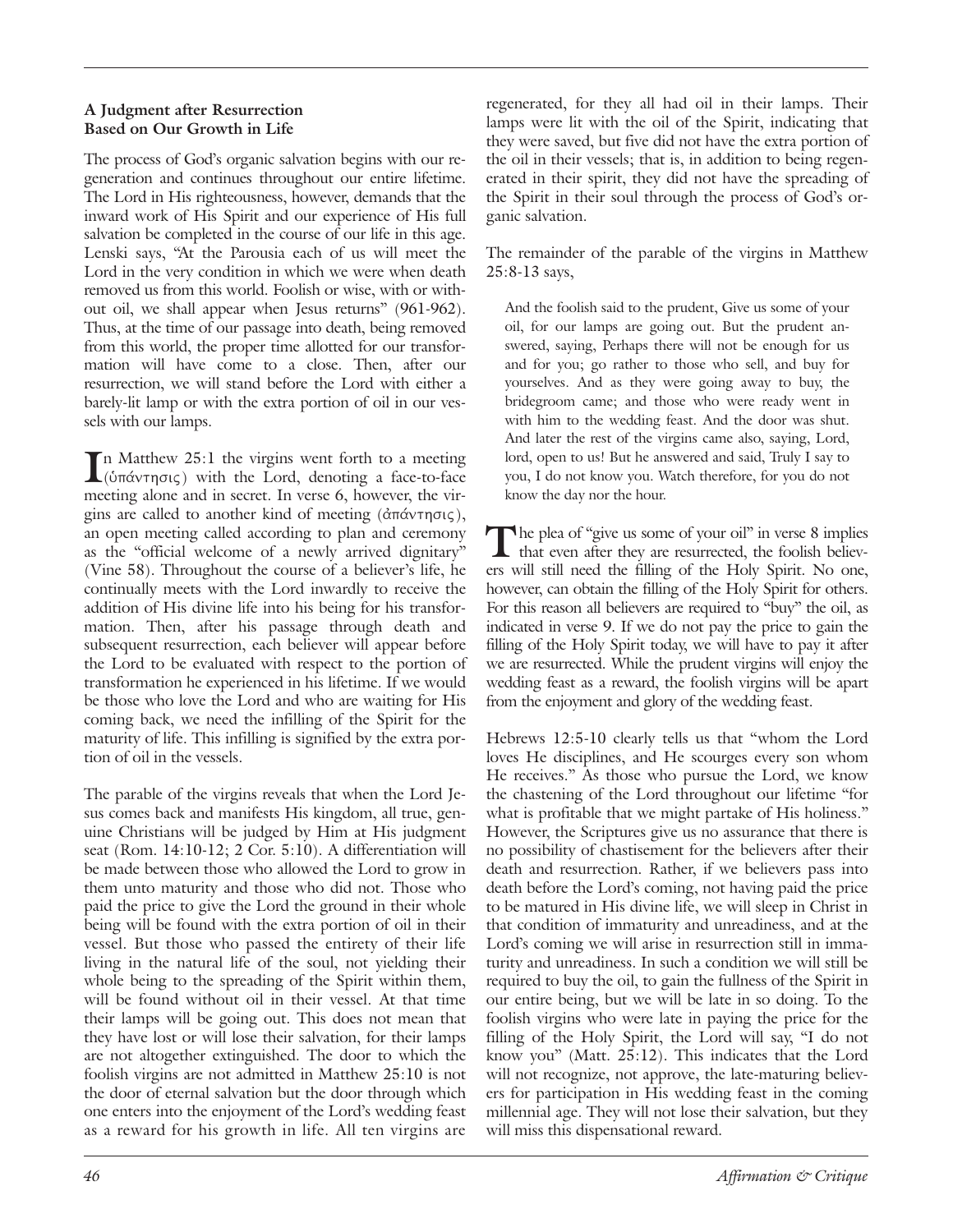# **Nebulous Interpretations and Inherent Contradictions**

The parable of the virgins has suffered many inadequate interpretations throughout the course of the believers' study of the Bible. We believe that what we have presented here is a fair and accurate interpretation, consistent with the truths of the entire Scriptures in the light of God's eternal economy. Many good expositors have begun a good work in dealing with this critical passage as a word of righteousness to the believers, but very few have finished the work in a consistent and thorough way. The result is a history of nebulous interpretations and inherent contradictions. The most glaring shortcoming is in how expositors have treated the persons and predicaments of the ten virgins. A number of great students of the Bible point out that all the virgins, both the prudent and the foolish ones, signify believers in various conditions, but very few adequately explain what it means that only the prudent ones have the extra portion of oil. Fewer still tell us what it means that the prudent virgins enter into the wedding feast, while the foolish

ones, as true believers, are excluded. The following paragraphs should suffice to represent the obscure and contradictory nature of the prevailing understandings of this critical portion of prophecy.

The eminent Matthew Henry draws an unclear line between the prudent and foolish virgins in his commentary on this parable. The foolish virgins, he says, are hypocrites and mere profes-

sors of faith; the prudent ones are sincere Christians. However, of the former he says, "The lamps of hypocrites often go out in this life; when they who have begun in the spirit, end in the flesh" (370). How is it that mere professing, perishing hypocrites are those who have begun in the spirit, like the Galatians who were regenerated by receiving the Spirit but were distracted by the works of Judaism (Gal. 3:2-3)? These carnal hypocrites, Henry says, are not saved, for they will go to "heaven-gate" to demand entrance, but will be shut out and "thrust down to hell" (371). However, no one whose lamp was once lit, who began by the Spirit, can ever be thrust down to hell. Henry draws a practical inference as the conclusion of his commentary:

Our great duty is to watch, to attend to the business of our souls with the utmost diligence and circumspection.…Every day and every hour we must be ready, and not off our watch any day in the year, or any hour in the day. Be thou *in the fear of the Lord* every day and *all the day long.* (372)

If we pass into death before the Lord's coming, not having paid the price to be matured in His divine life, we will arise in resurrection still in immaturity and unreadiness at the Lord's coming.

**Henry does not tell us why we, the regenerated believers saved by grace through faith and assured of that** salvation, must watch with circumspection. Does he see a danger that we will be thrust away from "heaven-gate"? Once we, by our act of believing, pass from the position of "carnal hypocrites" into that of genuine Christians (370), what further business of our souls must we attend to with fear, every day and every hour, in the light of the Lord's coming? Speaking in terms only of heaven and hell, Henry does not tell us what we must be ready for or what the way is to be ready. Clearly, Henry is representative of a great number of expositors who see in this parable a warning for watchfulness on the part of believers but cannot properly fit it into the simple dilemma of salvation versus perdition. This manner of exposition is nebulous and contains inherent contradictions. As we have seen, the great Brethren teacher J. N. Darby says that all the virgins are those who have come out "from the world, from Judaism, from everything, even religion connected with the world, to go and meet the coming Lord." He goes on, however, to categorize the virgins as the "professing church," comprised of "the faithful

who have the Spirit" and the unfaithful whose lamps, though once burning, have gone out (168-170). That those who come out "from everything" to meet the coming Lord may merely be professing Christians, and that those who once had the oil of the Spirit can later be found without Him leads to troubling ambiguities and contradictions concerning salvation and readiness for the Lord's appearing. The enlightened Dean

Alford points out that even the foolish virgins are "faithful souls," true believers. Their fault was that they, unlike the prudent virgins, did not give *"all diligence to make their calling and election sure*…trusting that the light, once burning, would ever burn," making "no provision for the strengthening of the inner man by watchfulness and prayer" (249). He recognizes that the improvident ones will miss the wedding feast, *"the marriage supper* of Rev. xix. 7-9," while they are gone to buy the oil (250-251), but he offers no insight as to the way in which the foolish believers are dealt with during the marriage supper. If this is not nebulous, it is at least incomplete.

Lenski tells us that the virgins in this parable represent "all the followers of Christ during all the ages" (963). However, he goes on to apply the sign of the five foolish virgins by saying, "Hundreds of people attach themselves to the church but are never reborn and renewed" (965). It is contradictory to say that a "follower of Christ" is not reborn. Because it is not clear from Lenski's exposition whether or not the foolish followers of Christ are genuine Christians,